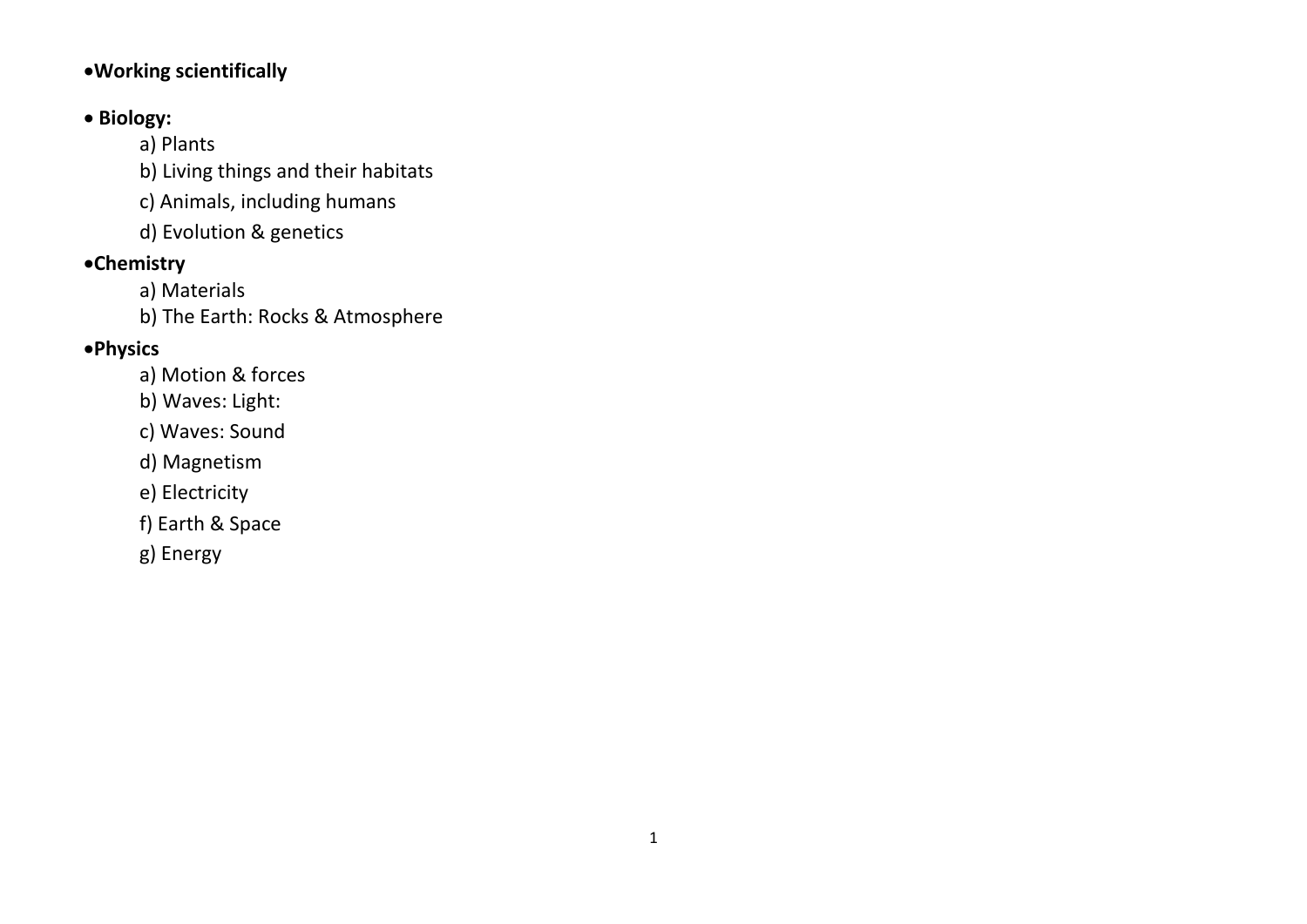| <b>Working Scientifically</b>                                                     |                                                                                                                                                                                                    |                                                                                                                                                                                                                                |
|-----------------------------------------------------------------------------------|----------------------------------------------------------------------------------------------------------------------------------------------------------------------------------------------------|--------------------------------------------------------------------------------------------------------------------------------------------------------------------------------------------------------------------------------|
| KS1                                                                               | <b>Lower KS2</b>                                                                                                                                                                                   | <b>Upper KS2</b>                                                                                                                                                                                                               |
| <b>Experimental skills and investigations:</b>                                    |                                                                                                                                                                                                    |                                                                                                                                                                                                                                |
| ask simple questions and recognise that they can be<br>answered in different ways | ask relevant questions and use different types of scientific<br>enquiries to answer them                                                                                                           |                                                                                                                                                                                                                                |
| perform simple tests                                                              | set up simple practical enquiries, comparative and fair tests                                                                                                                                      | plan different types of scientific enquiries to answer<br>questions, including recognising and controlling variables<br>where necessary                                                                                        |
| observing closely, using simple equipment                                         | making systematic and careful observations and, where<br>appropriate, taking accurate measurements using standard<br>units, using a range of equipment, including thermometers<br>and data loggers | taking measurements, using a range of scientific<br>equipment, with increasing accuracy and precision, taking<br>repeat readings when appropriate.                                                                             |
| <b>Analysis and Evaluation:</b>                                                   |                                                                                                                                                                                                    |                                                                                                                                                                                                                                |
| gathering and recording data to help in answering<br>questions                    | gathering, recording, classifying and presenting data in a<br>variety of ways to help in answering questions                                                                                       | Reporting and presenting findings from enquiries, including<br>conclusions, causal relationships and explanations of and<br>degree of trust in results, in oral and written forms such as<br>displays and other presentations  |
| identifying and classifying                                                       | identifying differences, similarities or changes related to<br>simple scientific ideas and processes                                                                                               | identifying scientific evidence that has been used to<br>support or refute ideas or arguments                                                                                                                                  |
|                                                                                   | recording findings using simple scientific language,<br>drawings, labelled diagrams, keys, bar charts, and tables                                                                                  | recording data and results of increasing complexity using<br>scientific diagrams and labels, classification keys, tables,<br>scatter graphs, bar and line graphs<br>sources of random and systematic error                     |
|                                                                                   | using straightforward scientific evidence to answer<br>questions or to support their findings.                                                                                                     |                                                                                                                                                                                                                                |
| Using their observations and ideas to suggest answers to<br>questions             | using results to draw simple conclusions, make predictions<br>for new values and suggest improvements and raise further<br>questions                                                               | using test results to make predictions to set up further<br>comparative and fair tests                                                                                                                                         |
|                                                                                   | reporting on findings from enquiries, including oral and<br>written explanations, displays or presentations of results<br>and conclusions                                                          | Reporting and presenting findings from enquiries, including<br>conclusions, causal relationships and explanations of and<br>degree of trust in results, in oral and written forms such as<br>displays and other presentations. |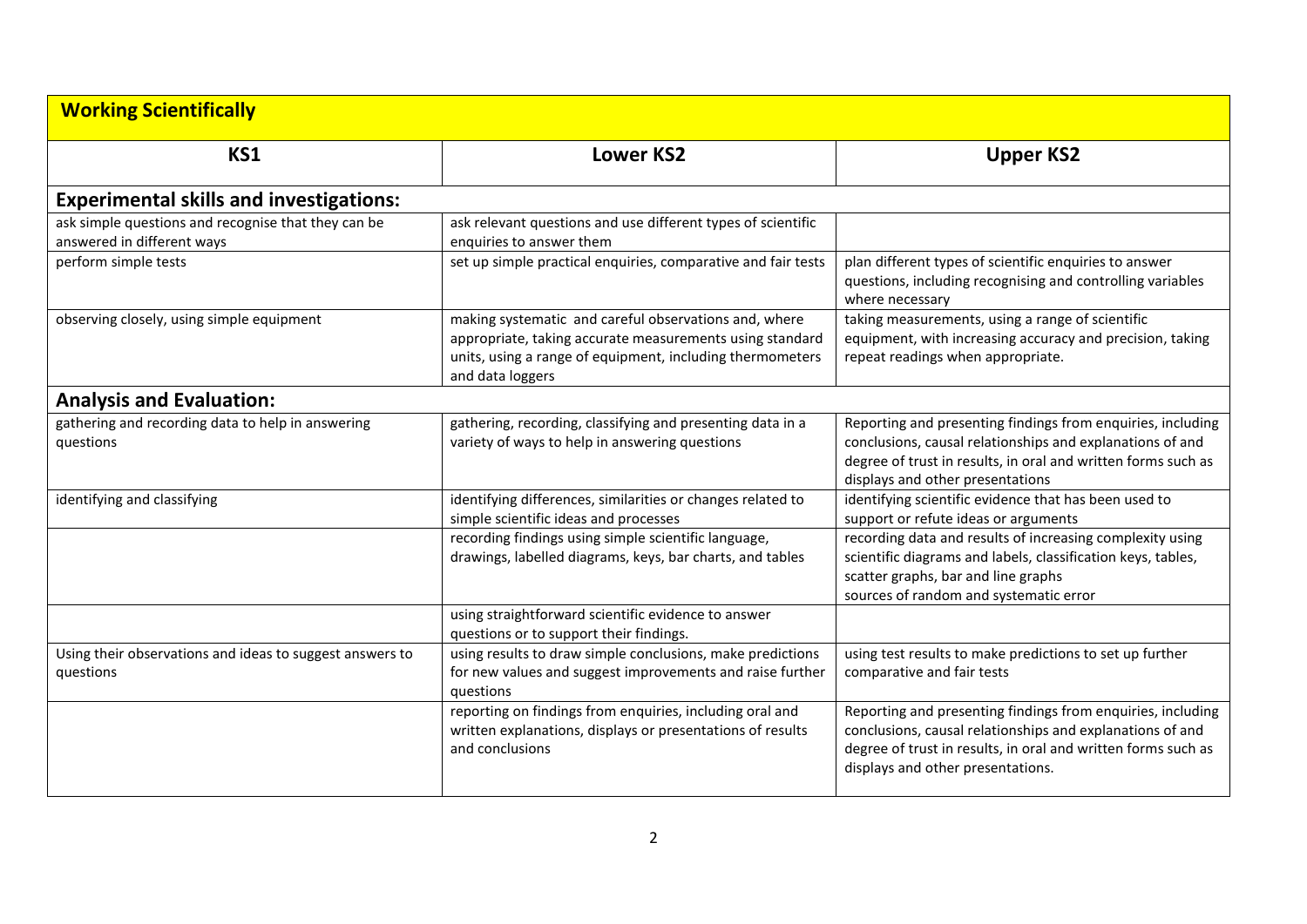#### **Sc2: Biology Plants:**

| <b>ULLI DIVIVEY</b><br><b>TIGHTOF</b>                     |                                                                                                                        |                                                                                             |  |
|-----------------------------------------------------------|------------------------------------------------------------------------------------------------------------------------|---------------------------------------------------------------------------------------------|--|
| KS1                                                       | Lower KS2                                                                                                              | <b>Upper KS2</b>                                                                            |  |
| identify and name a variety of common wild and garden     | Identify and describe the functions of different parts of                                                              |                                                                                             |  |
| plants, including                                         | flowering plants: roots, stem/trunk, leaves and flowers                                                                |                                                                                             |  |
| deciduous and evergreen trees                             |                                                                                                                        |                                                                                             |  |
| Identify and describe the basic structure of a variety of | Explore the requirements of plants for life and growth (air,                                                           |                                                                                             |  |
| common flowering plants, including trees                  | light, water, nutrients from soil, and room to grow) and                                                               |                                                                                             |  |
|                                                           | how they vary from plant to plant                                                                                      |                                                                                             |  |
| find out and describe how plants need water, light and a  | investigate the way in which water is transported within                                                               |                                                                                             |  |
| suitable temperature to grow and stay healthy.            | plants                                                                                                                 |                                                                                             |  |
|                                                           |                                                                                                                        |                                                                                             |  |
| observe and describe how seeds and bulbs grow into        | explore the part that flowers play in the life cycle of<br>flowering plants, including pollination, seed formation and | Describe the life process of reproduction in some plants<br>(and Animals, including humans) |  |
| mature plants                                             | seed dispersal.                                                                                                        |                                                                                             |  |
|                                                           |                                                                                                                        |                                                                                             |  |
| Living Things and their habitats:<br><b>Sc2: Biology</b>  |                                                                                                                        |                                                                                             |  |
|                                                           |                                                                                                                        |                                                                                             |  |
| KS1                                                       | Lower KS2                                                                                                              | <b>Upper KS2</b>                                                                            |  |
| Explore and compare the differences between things that   | Recognise that living things can be grouped in a variety of                                                            | Describe how living things are classified into broad groups                                 |  |
| are living, dead, and things that have never been alive.  | ways                                                                                                                   | according to common observable characteristics and based                                    |  |
|                                                           |                                                                                                                        | on similarities and differences, including microorganisms,                                  |  |
|                                                           |                                                                                                                        |                                                                                             |  |

|                                                                                                                                                                                                                                 | Explore and use classification keys to help group, identify<br>and name a variety of living things in their local and wider<br>environment | on similarities and differences, including microorganisms,<br>plants, and animals   |
|---------------------------------------------------------------------------------------------------------------------------------------------------------------------------------------------------------------------------------|--------------------------------------------------------------------------------------------------------------------------------------------|-------------------------------------------------------------------------------------|
| identify that most living things live in habitats to which they<br>are suited and describe how different habitats provide for<br>the basic needs of different kinds of animals and plants,<br>and how they depend on each other | Recognise that environments can change and that this can<br>sometimes pose dangers to living things.                                       | Give reasons for classifying plants and animals based on<br>special characteristics |
| Identify and name a variety of plants and animals in their                                                                                                                                                                      |                                                                                                                                            | Describe the life process of reproduction in some plants                            |
| habitats, including micro-habitats.                                                                                                                                                                                             |                                                                                                                                            | and animals                                                                         |
| Describe how animals obtain their food from plants and                                                                                                                                                                          | Construct and interpret a variety of food chains, identifying                                                                              |                                                                                     |
| other animals, using the idea of a simple food chain, and                                                                                                                                                                       | producers, predators and prey.                                                                                                             |                                                                                     |
| identify and name different sources of food.                                                                                                                                                                                    |                                                                                                                                            |                                                                                     |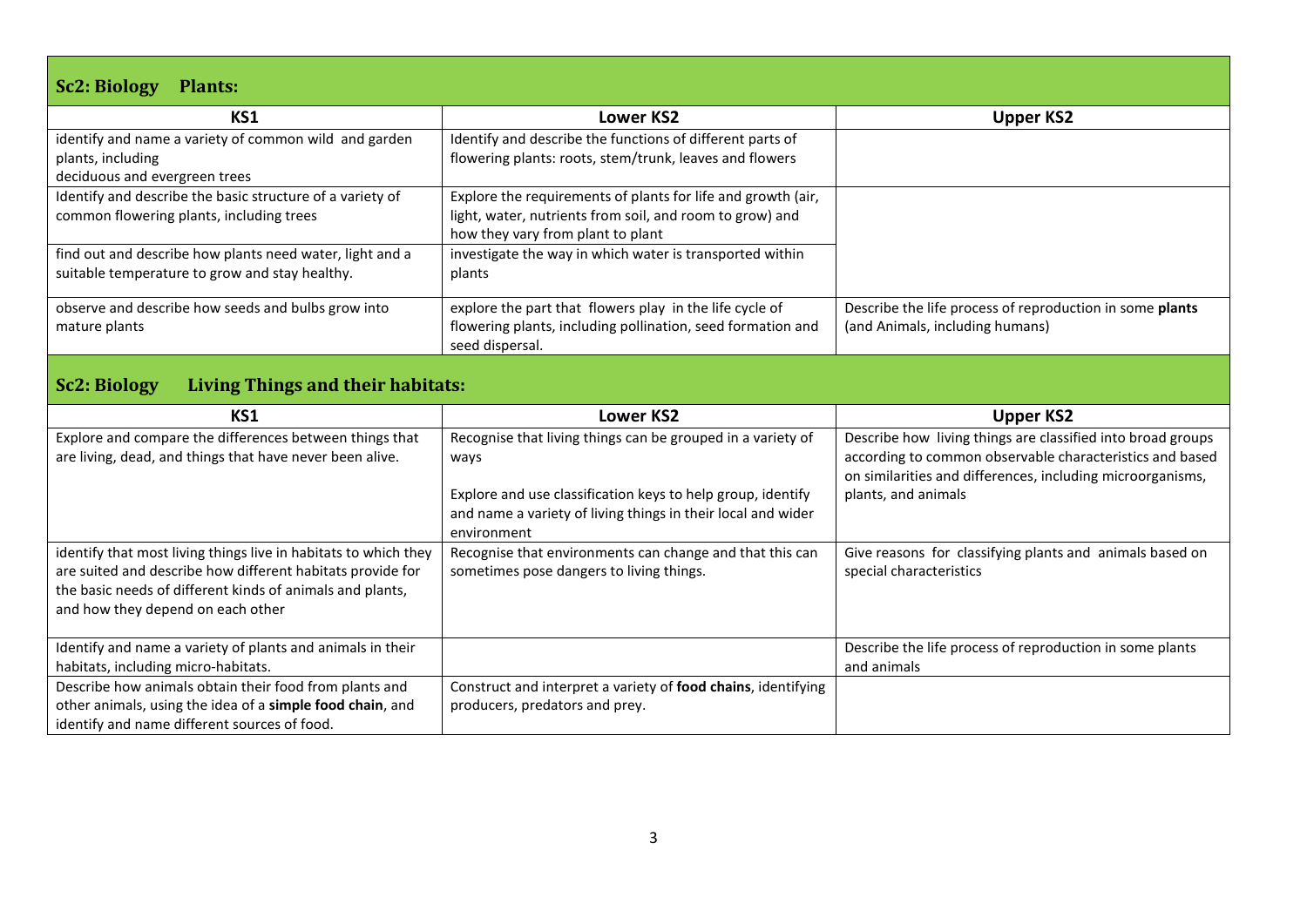## **Sc2: Biology Animals, including humans**

| KS1                                                         | <b>Lower KS2</b>                                            | <b>Upper KS2</b>                                            |
|-------------------------------------------------------------|-------------------------------------------------------------|-------------------------------------------------------------|
| Identify and name a variety of common animals including     |                                                             |                                                             |
| fish, amphibians, reptiles, birds and mammals               |                                                             |                                                             |
| Describe and compare the structure of a variety of common   |                                                             |                                                             |
| animals (fish, amphibians, reptiles, birds and mammals,     |                                                             |                                                             |
| including pets)                                             |                                                             |                                                             |
| Identify, name, draw and label the basic parts of the human | Identify that humans and some other animals have            |                                                             |
| body and say which part of the body is associated with      | skeletons and muscles for support, protection and           |                                                             |
| each sense.                                                 | movement                                                    |                                                             |
| Find out about and describe the basic needs of Animals,     |                                                             | Recognise the impact of diet, exercise, drugs and lifestyle |
| including humans,                                           |                                                             | on the way their bodies function.                           |
| including humans, for survival (water, food and air)        |                                                             |                                                             |
| Identify, name, draw and label the basic parts of the human |                                                             | Describe the ways in which nutrients and water are          |
| body and say which part of the body is associated with      |                                                             | transported within Animals, including humans, including     |
| each sense.                                                 |                                                             | humans                                                      |
|                                                             |                                                             |                                                             |
|                                                             |                                                             | Identify and name the main parts of the circulatory system, |
|                                                             |                                                             | and explain the functions of the heart, blood vessels and   |
|                                                             |                                                             | blood.                                                      |
| Notice that animals, including humans, have offspring       |                                                             | • Describe the life processes of reproduction in some       |
| which grow into adults                                      |                                                             | (plants) and Animals, including humans                      |
|                                                             |                                                             | • Describe the changes as humans develop from birth to      |
|                                                             |                                                             | old age                                                     |
|                                                             |                                                             | Describe the differences in the life cycles of a mammal, an |
|                                                             |                                                             | amphibian, an insect and a bird                             |
| Describe the importance for humans of exercise, eating the  | Describe the simple functions of the basic parts of the     |                                                             |
| right amounts of different types of food, and hygiene.      | digestive system in humans                                  |                                                             |
| Identify and name a variety of common animals that are      | identify that Animals, including humans, including humans,  |                                                             |
| carnivores, herbivores and omnivores                        | need the right types and amount of nutrition, and that they |                                                             |
|                                                             | cannot make their own food; they get nutrition from what    |                                                             |
|                                                             | they eat                                                    |                                                             |
|                                                             | describe the simple functions of the basic parts of the     |                                                             |
|                                                             | digestive system in humans                                  |                                                             |
|                                                             |                                                             |                                                             |
|                                                             | Identify the different types of teeth in humans and their   |                                                             |
|                                                             | simple functions                                            |                                                             |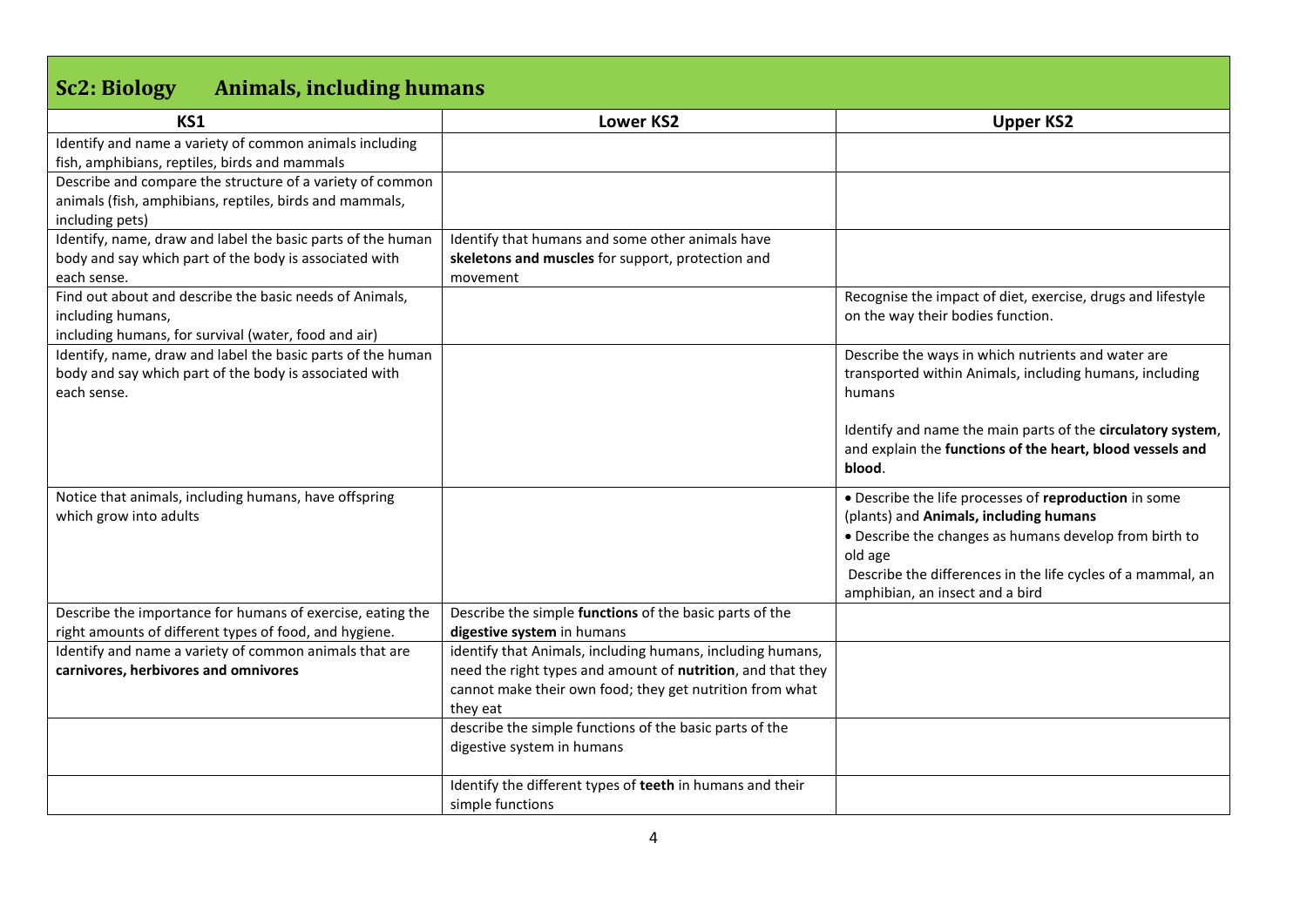| <b>Evolution &amp; Genetics</b><br><b>Sc2</b> : Biology |                  |                                                            |
|---------------------------------------------------------|------------------|------------------------------------------------------------|
| KS1                                                     | <b>Lower KS2</b> | <b>Upper KS2</b>                                           |
|                                                         |                  | <b>Evolution and inheritance</b>                           |
|                                                         |                  | Pupils should be taught to:                                |
|                                                         |                  | Recognise that living things produce offspring of the same |
|                                                         |                  | kind, but normally offspring vary and are not identical to |
|                                                         |                  | their parents.                                             |
|                                                         |                  | Identify how Animals, including humans and plants are      |
|                                                         |                  | adapted to suit their environment in different ways and    |
|                                                         |                  | that adaptation may lead to evolution                      |
|                                                         |                  | Recognise that living things have changed over time and    |
|                                                         |                  | that fossils provide information about living things that  |
|                                                         |                  | inhabited the Earth millions of years ago.                 |
|                                                         |                  | Recognise that living things produce offspring of the same |
|                                                         |                  | kind, but normally offspring vary and are not identical to |
|                                                         |                  | their parents.                                             |
|                                                         |                  |                                                            |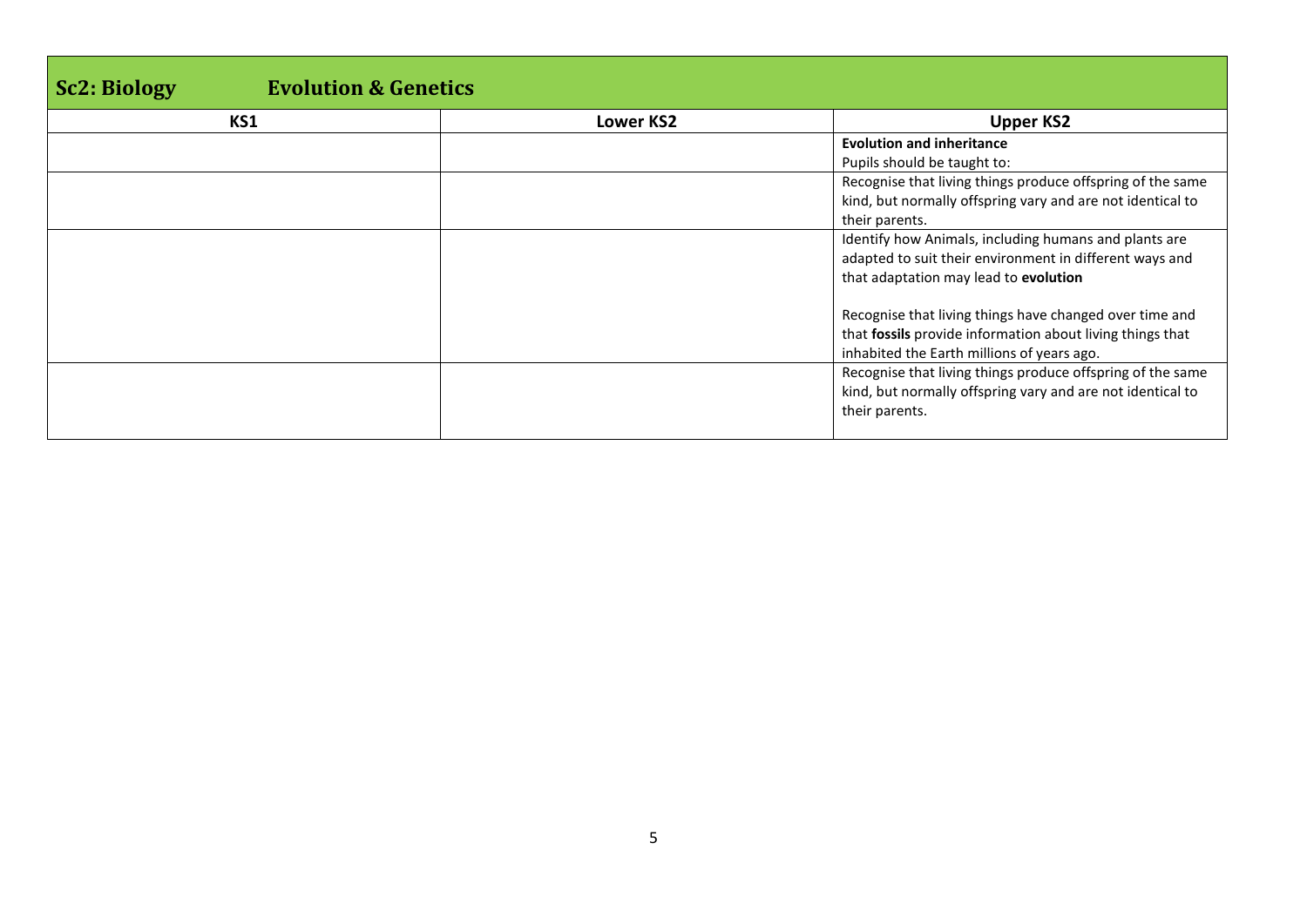| <b>Sc3: Chemistry</b><br><b>Materials:</b>                     |                                                            |                                                                                     |
|----------------------------------------------------------------|------------------------------------------------------------|-------------------------------------------------------------------------------------|
| KS1                                                            | <b>Lower KS2</b>                                           | <b>Upper KS2</b>                                                                    |
| distinguish between an object and the material from which      | compare and group materials together, according to         | compare and group together everyday materials on the                                |
| it is made.                                                    | whether they are solids, liquids or gases                  | basis of their properties, including their hardness,                                |
|                                                                |                                                            | solubility, transparency, conductivity (electrical and                              |
|                                                                |                                                            | thermal), and response to magnets                                                   |
| describe the simple physical properties of a variety of        | observe that some materials change state when they are     |                                                                                     |
| everyday materials                                             | heated or cooled, and measure or research the              |                                                                                     |
|                                                                | temperature at which this happens in degrees Celsius (°C), |                                                                                     |
| compare and group together a variety of everyday               |                                                            | give reasons, based on evidence from comparative and fair                           |
| materials on the basis of their simple physical properties     |                                                            | tests, for the particular uses of everyday materials,                               |
|                                                                |                                                            | including metals, wood and plastic.                                                 |
| <b>Sc3: Chemistry: Materials</b>                               |                                                            |                                                                                     |
|                                                                |                                                            |                                                                                     |
| KS1                                                            | <b>Lower KS2</b>                                           | <b>Upper KS2</b>                                                                    |
| Identify and identify the effects of air resistance, water     | identify the part played by evaporation and condensation   | Know that some materials will dissolve in liquid to form a                          |
| resistance and friction, that act between moving surfaces a    | in the water cycle and associate the rate of evaporation   | solution, and describe how to recover a substance from a                            |
| variety of everyday materials, including wood, metal,          | with temperature                                           | solution.                                                                           |
| plastic, glass, metal, water and rock.                         |                                                            |                                                                                     |
|                                                                |                                                            | Demonstrate that dissolving, mixing and changes of<br>state are reversible changes. |
| Identify and compare the suitability of a variety of everyday  |                                                            | Use knowledge of solids, liquids and gases to decide how                            |
| materials, including wood, metal, plastic, glass, brick, rock, |                                                            | mixtures might be separated, including through filtering,                           |
| paper and cardboard for particular uses                        |                                                            | sieving and evaporating                                                             |
|                                                                |                                                            |                                                                                     |
|                                                                |                                                            |                                                                                     |
| (Find out how the shapes of solid objects made from some       |                                                            |                                                                                     |
| materials can be changed by squashing, bending, twisting       |                                                            |                                                                                     |
| and stretching)                                                |                                                            |                                                                                     |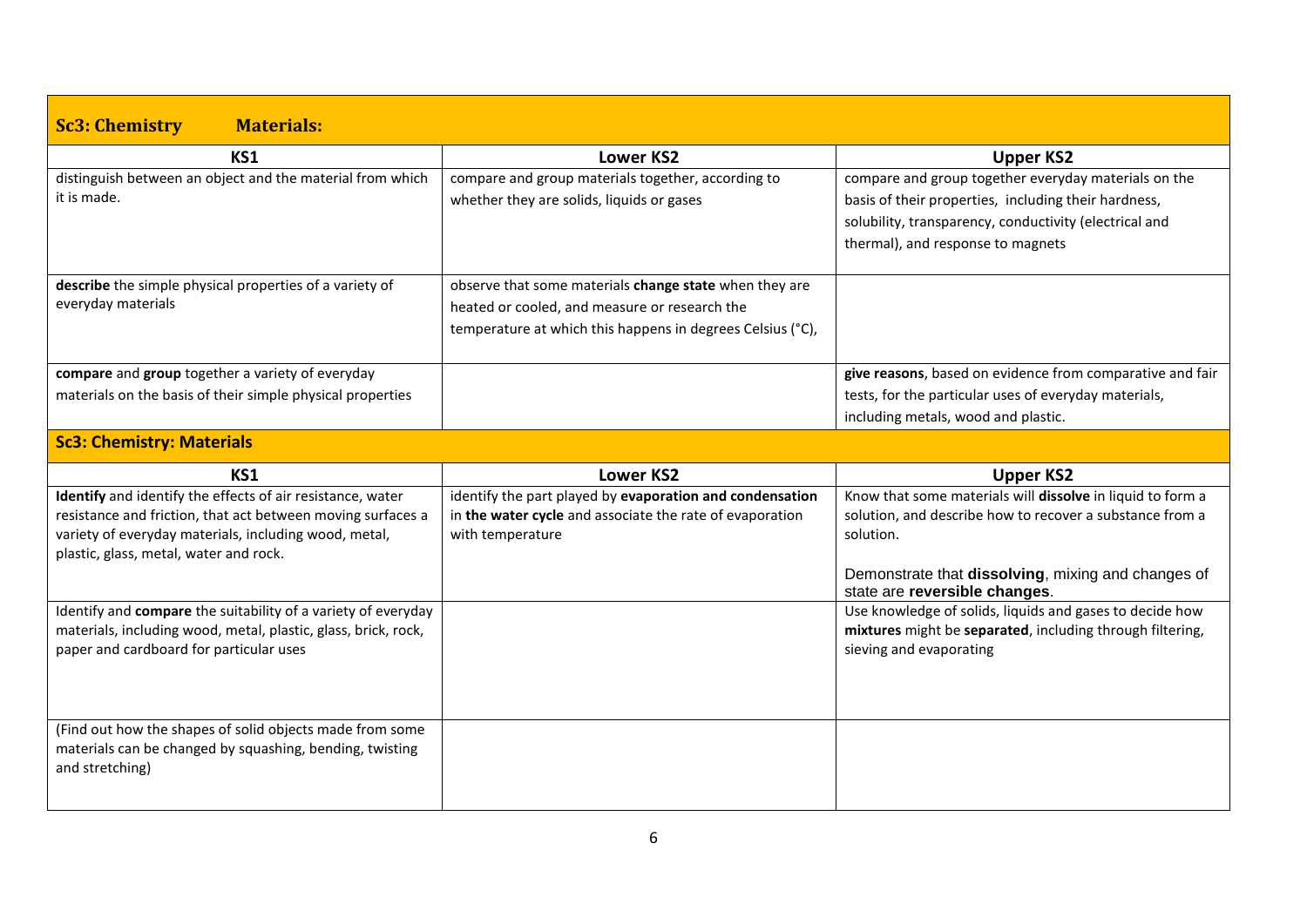| <b>Sc3: Chemistry: Materials:</b>                              |                                                                                                         |                                                                                                                                                                                                                              |  |
|----------------------------------------------------------------|---------------------------------------------------------------------------------------------------------|------------------------------------------------------------------------------------------------------------------------------------------------------------------------------------------------------------------------------|--|
| KS1                                                            | <b>Lower KS2</b>                                                                                        | <b>Upper KS2</b>                                                                                                                                                                                                             |  |
|                                                                |                                                                                                         | Explain that some changes result in the formation of new<br>materials, and that this kind of change is not usually<br>reversible, including changes associated with burning and<br>the action of acid on bicarbonate of soda |  |
| <b>The Earth: (Rocks, Atmosphere)</b><br><b>Sc3: Chemistry</b> |                                                                                                         |                                                                                                                                                                                                                              |  |
| KS1                                                            | <b>Lower KS2</b>                                                                                        | <b>Upper KS2</b>                                                                                                                                                                                                             |  |
|                                                                | Recognise that that soils are made from rocks and organic<br>matter                                     |                                                                                                                                                                                                                              |  |
|                                                                | Describe in simple terms how fossils are formed when<br>things that have lived are trapped within rock. |                                                                                                                                                                                                                              |  |
|                                                                | Compare and group together different kinds of rocks on<br>the basis of their simple physical properties |                                                                                                                                                                                                                              |  |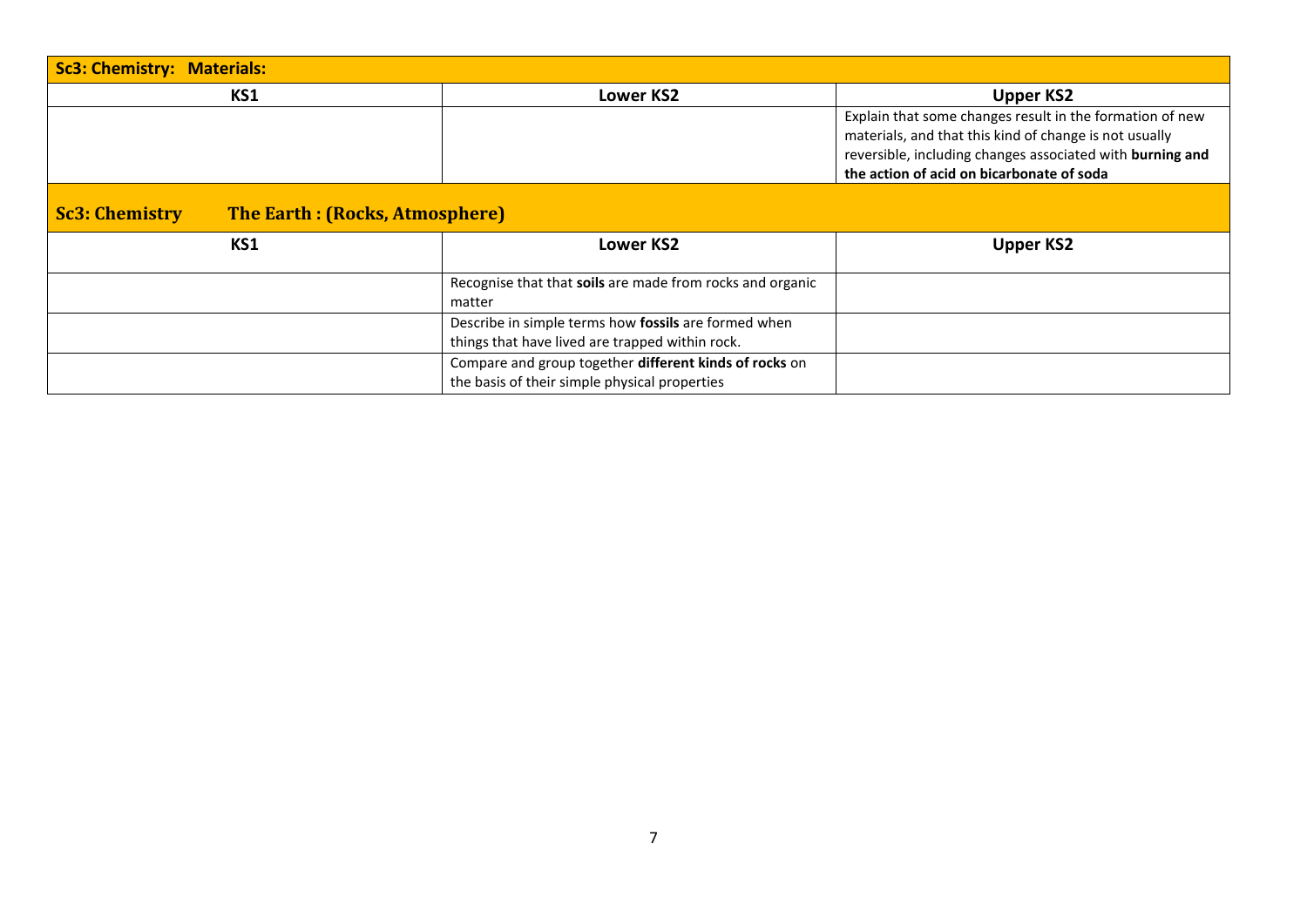| <b>Motion and forces:</b><br><b>Sc4: Physics</b>                                                                                       |                                                                                                                                                         |                                                                                                                                                                                                                                                                                                                                                                                                   |
|----------------------------------------------------------------------------------------------------------------------------------------|---------------------------------------------------------------------------------------------------------------------------------------------------------|---------------------------------------------------------------------------------------------------------------------------------------------------------------------------------------------------------------------------------------------------------------------------------------------------------------------------------------------------------------------------------------------------|
| KS1                                                                                                                                    | <b>Lower KS2</b>                                                                                                                                        | <b>Upper KS2</b>                                                                                                                                                                                                                                                                                                                                                                                  |
| Find out how the shapes of solid objects made from some<br>materials can be changed by squashing, bending, twisting<br>and stretching. | Compare how things move on different surfaces<br>Notice that some forces need contact between two objects,<br>but magnetic forces can act at a distance | explain that unsupported objects fall towards the Earth<br>because of the force of gravity acting between the Earth<br>and the falling object<br>identify the effects of air resistance, water resistance and<br>friction, that act between moving surfaces<br>Recognise that some mechanisms, including gears, pulleys,<br>levers and springs, allow a smaller force to have a greater<br>effect |
| <b>Sc4: Physics</b><br><b>Waves: Light</b>                                                                                             |                                                                                                                                                         |                                                                                                                                                                                                                                                                                                                                                                                                   |
| KS1                                                                                                                                    | <b>Lower KS2</b>                                                                                                                                        | <b>Upper KS2</b>                                                                                                                                                                                                                                                                                                                                                                                  |
|                                                                                                                                        | Notice that light is reflected from surfaces                                                                                                            | Recognise that light appears to travel in straight lines                                                                                                                                                                                                                                                                                                                                          |
|                                                                                                                                        | Recognise that light from the sun can be dangerous and                                                                                                  | use the idea that light travels in straight lines to explain                                                                                                                                                                                                                                                                                                                                      |
|                                                                                                                                        | that there are ways to protect their eyes                                                                                                               | that objects are seen because they give out or reflect light<br>into the eye                                                                                                                                                                                                                                                                                                                      |
|                                                                                                                                        | Recognise that they need light in order to see things and                                                                                               | Explain that we see things because light travels from light                                                                                                                                                                                                                                                                                                                                       |
|                                                                                                                                        | that dark is the absence of light                                                                                                                       | sources to our eyes or from light sources to objects and<br>then to our eyes.                                                                                                                                                                                                                                                                                                                     |
|                                                                                                                                        | Recognise that shadows are formed when the light from a                                                                                                 |                                                                                                                                                                                                                                                                                                                                                                                                   |
|                                                                                                                                        | light source is blocked by a solid object                                                                                                               | use the idea that light travels in straight lines to explain<br>why shadows have the same shape as the objects that cast                                                                                                                                                                                                                                                                          |
|                                                                                                                                        | Find patterns that determine the size of shadows.                                                                                                       | them.                                                                                                                                                                                                                                                                                                                                                                                             |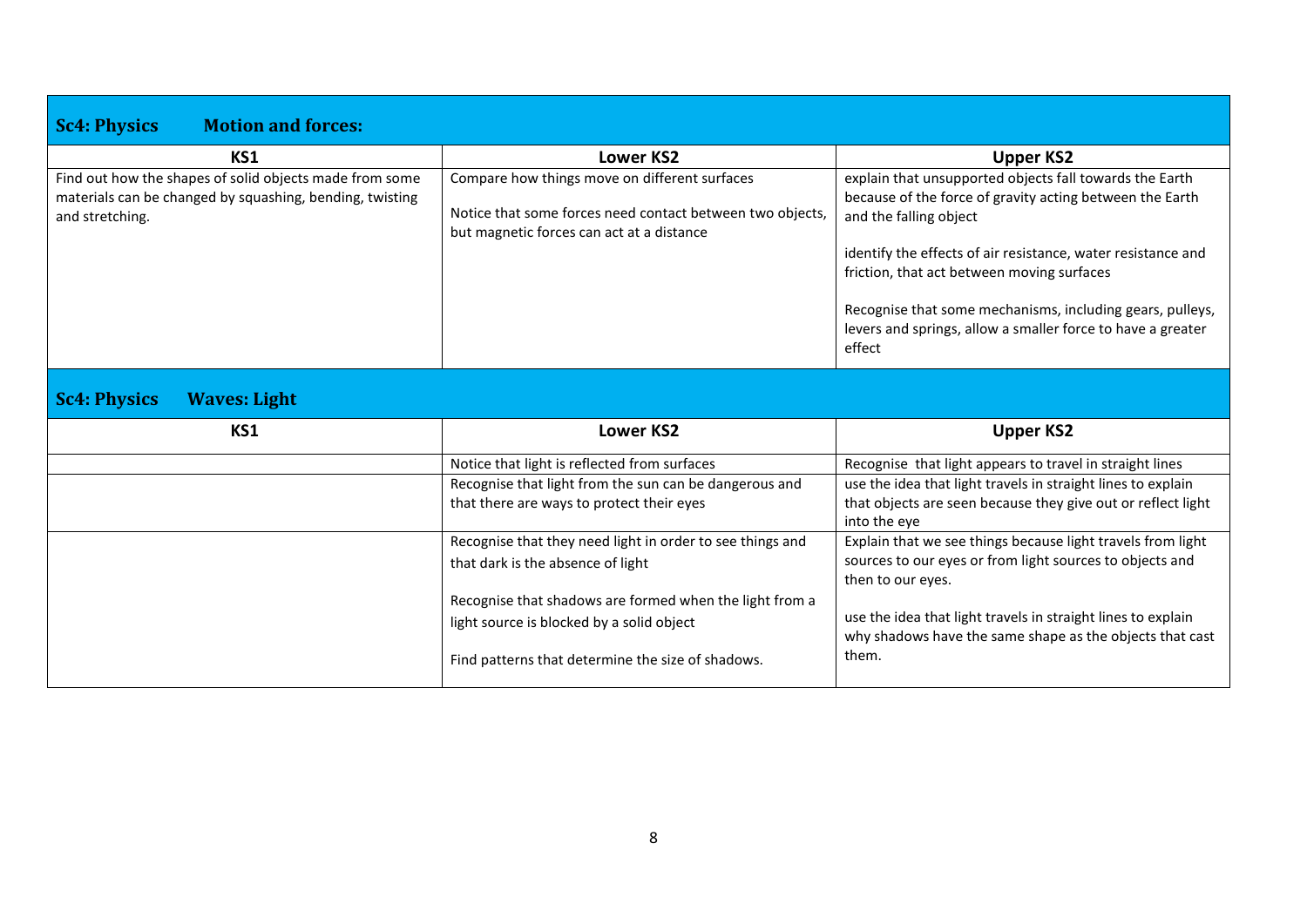| <b>Sc4: Physics</b> | <b>Waves: Sound</b> |                                                                                                            |                  |
|---------------------|---------------------|------------------------------------------------------------------------------------------------------------|------------------|
|                     | KS1                 | <b>Lower KS2</b>                                                                                           | <b>Upper KS2</b> |
|                     |                     | Sound:                                                                                                     |                  |
|                     |                     | Identify how sounds are made, associating some of them<br>with something vibrating                         |                  |
|                     |                     | Recognise that vibrations from sounds travel through a                                                     |                  |
|                     |                     | medium to the ear                                                                                          |                  |
|                     |                     | find patterns between the pitch of a sound and features of<br>the object that produced it                  |                  |
|                     |                     | find patterns between the volume of a sound and the<br>strength of the vibrations that produced it.        |                  |
|                     |                     | Recognise that sounds get fainter as the distance from the<br>sound source increases                       |                  |
| <b>Sc4: Physics</b> | <b>Magnetism:</b>   |                                                                                                            |                  |
|                     | KS1                 | <b>Lower KS2</b>                                                                                           | <b>Upper KS2</b> |
|                     |                     | notice that some forces need contact between two objects                                                   |                  |
|                     |                     | and some forces act at a distance                                                                          |                  |
|                     |                     | compare and group together a variety of everyday                                                           |                  |
|                     |                     | materials on the basis of whether they are attracted to a<br>magnet, and identify some magnetic materials. |                  |
|                     |                     | observe how magnets attract or repel each other and                                                        |                  |
|                     |                     | attract some materials and not others                                                                      |                  |
|                     |                     | Describe magnets as having two poles                                                                       |                  |
|                     |                     | Predict whether two magnets will attract or repel each                                                     |                  |
|                     |                     | other, depending on which poles are facing                                                                 |                  |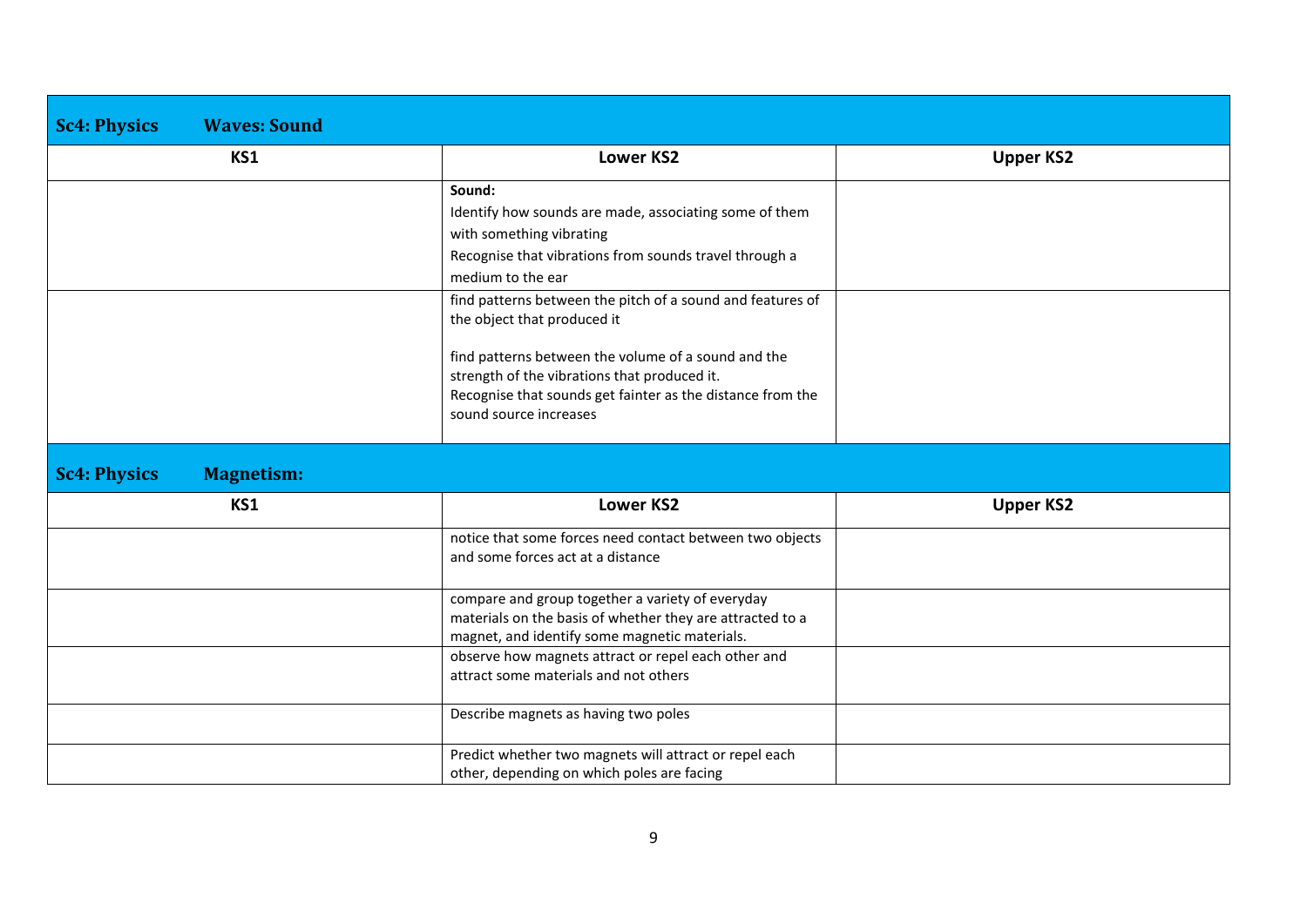| <b>Sc4: Physics</b><br><b>Electricity:</b>                                             |                                                                                                                                                       |                                                                                                                                                                           |
|----------------------------------------------------------------------------------------|-------------------------------------------------------------------------------------------------------------------------------------------------------|---------------------------------------------------------------------------------------------------------------------------------------------------------------------------|
| KS1                                                                                    | <b>Lower KS2</b>                                                                                                                                      | <b>Upper KS2</b>                                                                                                                                                          |
|                                                                                        | identify common appliances that run on electricity                                                                                                    |                                                                                                                                                                           |
|                                                                                        | construct a simple series electrical circuit, identifying and<br>naming its basic parts, including cells, wires, bulbs, switches<br>and buzzers       | Use recognised symbols when representing a simple circuit<br>in a diagram                                                                                                 |
|                                                                                        | identify whether or not a lamp will light in a simple series<br>circuit based on whether or not the lamp is part of a<br>complete loop with a battery | associate the brightness of a lamp or the volume of a<br>buzzer with the number and voltage of cells used in the<br>circuit                                               |
|                                                                                        | recognise that a switch opens and closes a circuit and<br>associate this with whether or not a lamp lights in a simple<br>series circuit              | compare and give reasons for variations in how<br>components function, including the brightness of bulbs, the<br>loudness of buzzers and the on/off position of switches. |
|                                                                                        | Recognise some common conductors and insulators, and<br>associate metals with being good conductors.                                                  |                                                                                                                                                                           |
| <b>Sc4: Physics</b><br><b>Earth &amp; Space</b>                                        |                                                                                                                                                       |                                                                                                                                                                           |
| KS1                                                                                    | <b>Lower KS2</b>                                                                                                                                      | <b>Upper KS2</b>                                                                                                                                                          |
| <b>Seasonal changes:</b><br>observe changes across the four seasons                    |                                                                                                                                                       | describe the movement of the Earth and other planets<br>relative to the Sun in the solar system                                                                           |
| observe and describe weather associated with the seasons<br>and how day length varies. |                                                                                                                                                       | describe the movement of the Moon relative to the Earth                                                                                                                   |
|                                                                                        |                                                                                                                                                       | describe the Sun, Earth and Moon as approximately<br>spherical bodies                                                                                                     |
|                                                                                        |                                                                                                                                                       | use the idea of the Earth's rotation to explain day and night<br>and the apparent movement of the sun across the sky.                                                     |